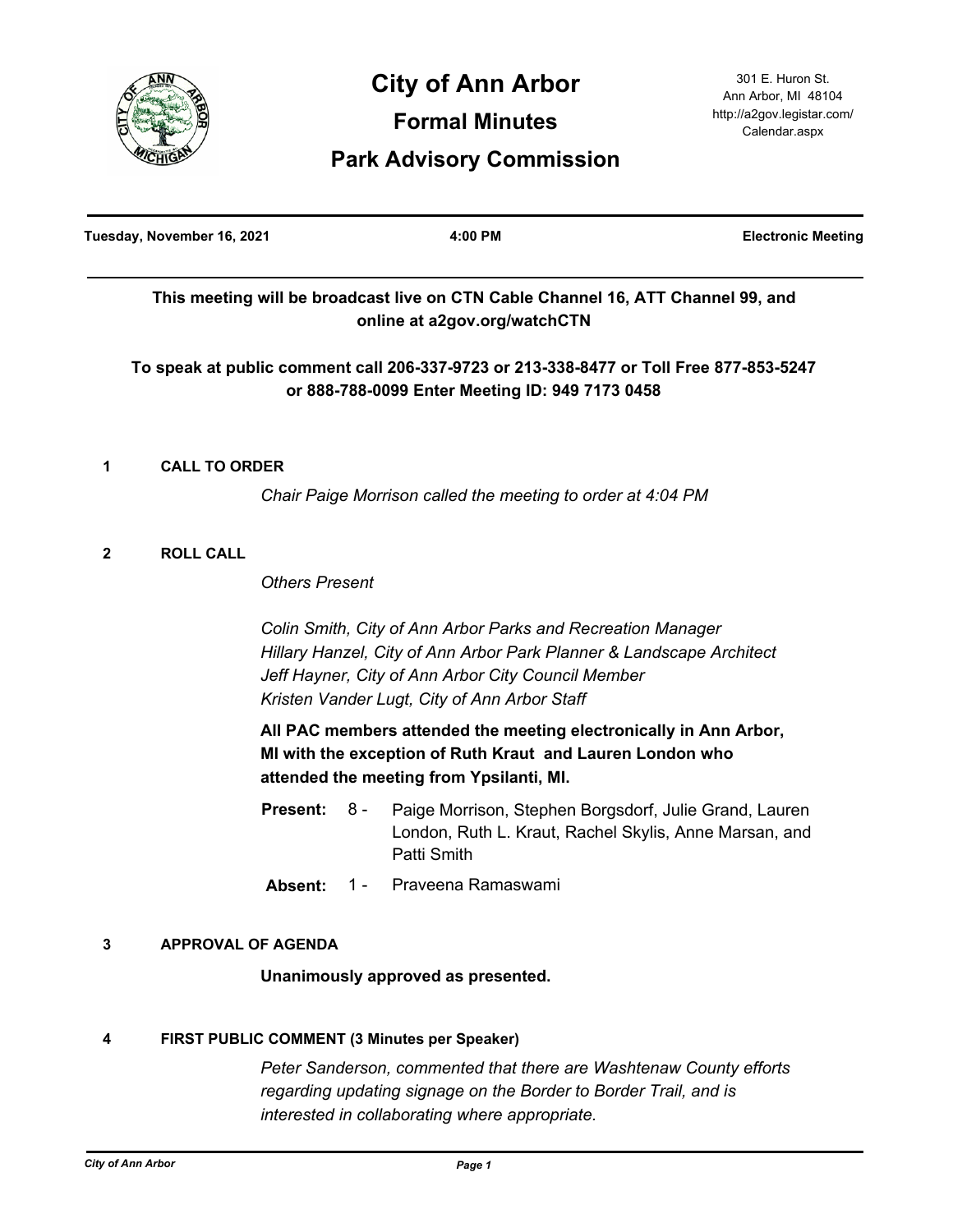*Steven Miller, 2412 Georgetown Blvd, Ann Arbor, discussed the Sugarbush Park survey.* 

*Seeing no further callers, Chair Morrison closed the first Public Comment.*

#### **5 APPROVAL OF MINUTES**

**[21-2054](http://a2gov.legistar.com/gateway.aspx?M=L&ID=28976)** Minutes of the October 19, 2021 PAC Meeting

*Attachments:* 10-19-2021 PAC Minutes.pdf

### **Approved by the Commission and forwarded to the City Council due back on 1/3/2022**

#### **6 PRESENTATIONS**

**6-A [21-2000](http://a2gov.legistar.com/gateway.aspx?M=L&ID=28922)** Bike Recreation within Ann Arbor Parks

*Attachments:* FINAL bandemer bikesurvey.pdf, A2 Bicycle Recreation Proposal Presentation.pdf

*Presented by Garret Potter and Mitch Bray*

#### 6-B Update on Solar at the Recreation Facilities

*Presented by Simi Barr, City of Ann Arbor Sustainability and Innovations Energy Coordinator*

#### **7 REPORTS**

*Colin Smith reported that PAC will continue to meet remotely via Zoom, and that the PROS Plan process begins soon.*

#### **7-A REPORT FROM PARKS AND RECREATION MANAGER**

*Colin Smith reported*

#### **7-B REPORT FROM RECREATION ADVISORY COMMISSION**

*No report.*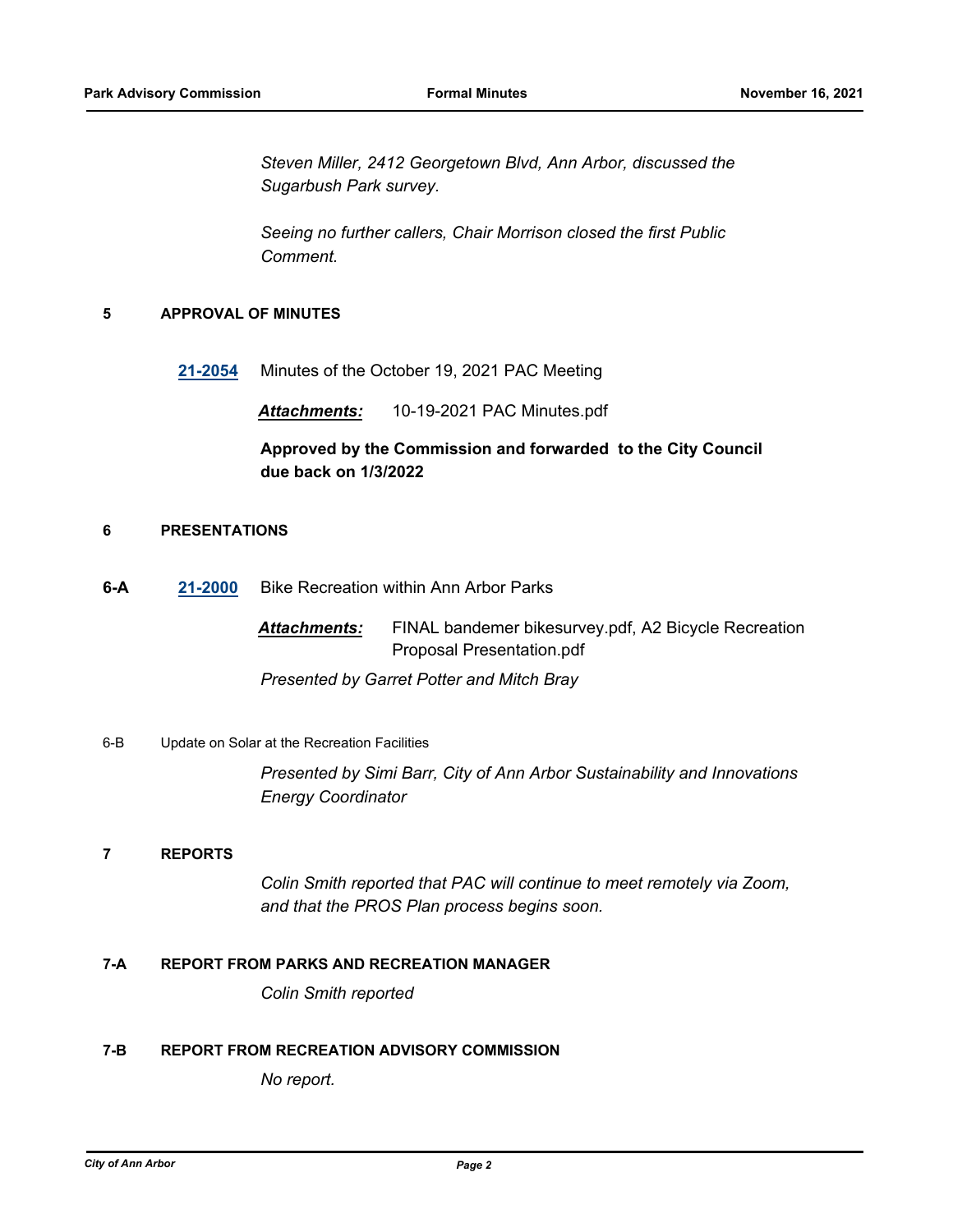#### **REPORTS FROM RELEVANT COMMISSIONS, COMMITTEES, BOARDS AND/OR TASKFORCES 7-B**

*No report.*

#### **8 UNFINISHED BUSINESS**

#### **9 NEW BUSINESS**

- **[21-2006](http://a2gov.legistar.com/gateway.aspx?M=L&ID=28928)** Resolution Recommending City Council Include the Gallup Park Vehicle Bridge Replacement and Park Road and Trail Renovation project for Consideration in the Award of ARP Funding
	- *Attachments:* PAC GALLUP BRIDGE\_HHCS.pdf, 211001 ARP Funding Recommendation.pdf, 211104 Followup Memo ARP Funding Recommendati on.pdf, Gallup Bridge Road Trail Phasing Plan 2.pdf

**Moved by Borgsdorf, seconded by Kraut, to approve the Resolution Recommending City Council Include the Gallup Park Vehicle Bridge Replacement and Park Road and Trail Renovation project for Consideration in the Award of ARP Funding**

**On a roll call vote, the vote was as follows with the Chair declaring the motion approved.** 

**Approved resolution reads as follows.** 

**RESOLUTION RECOMMENDING CITY COUNCIL INCLUDE THE GALLUP PARK VEHICLE BRIDGE REPLACEMENT AND PARK ROAD AND TRAIL RENOVATION PROJECT FOR CONSIDERATION IN THE AWARD OF ARP FUNDING**

**WHEREAS, Parks are an essential component of public infrastructure that plays a vital role in the health and wellbeing of communities;**

**WHEREAS, The City of Ann Arbor will receive \$24,182,630 from the federal government related to the American Rescue Plan;**

**WHEREAS, City Council directed the City Administrator to carry out a public engagement strategy to aid in the prioritization of the ARP funds;**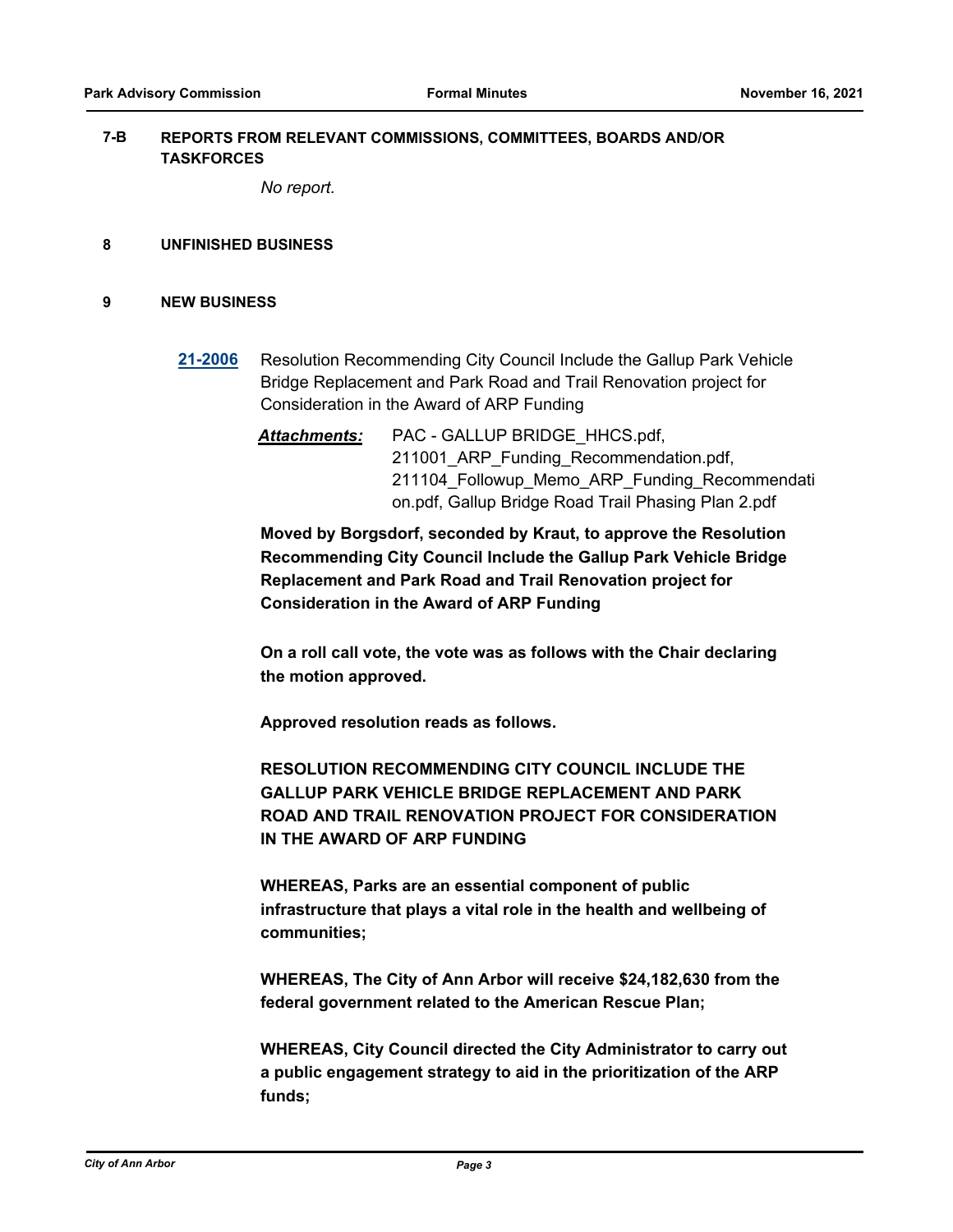**WHEREAS, An initial list of potential projects to receive funding was shared with City Council on October 1, 2021 for consideration on how the funds should be prioritized and allocated;**

**WHEREAS, The Gallup Park vehicle bridge replacement and park road and trail renovation project appears to be eligible for ARP funding;**

**WHEREAS, This project would support the Council policy priority of providing well maintained and sustainable transportation infrastructure across the city;**

**WHEREAS, This project would enhance a key corridor of the non-motorized transportation network of both the park and city;**

**WHEREAS, A schematic design for replacing the vehicle bridge was developed with significant community engagement in 2020 and is ready to move into design engineering;**

**WHEREAS, A schematic plan for the adjacent park road and trail was developed concurrently to improve circulation, access and safety within Gallup Park and is also ready to move into design engineering;**

**WHEREAS, Construction of the entire project could be completed as early as 2023, well before the 2026 spending deadline;**

**WHEREAS, This project is scalable and could be funded and constructed in phases, or concurrently as a single project;**

**WHEREAS, Using ARP funds for this project would free up capital improvement funds for other important park infrastructure needs;**

**RESOLVED, That PAC recommends that City Council include the Gallup Bridge Park Vehicle Bridge Replacement and Park Road and Trail Renovation project for consideration in the award of ARP funding.**

- **Yeas: 7 Morrison, Borgsdorf, London, RAC Rep. Kraut, Skylis,** Marsan, and RAC Rep. Smith 7 -
- **Nays:** 0
- **Absent:** 1 Ramaswami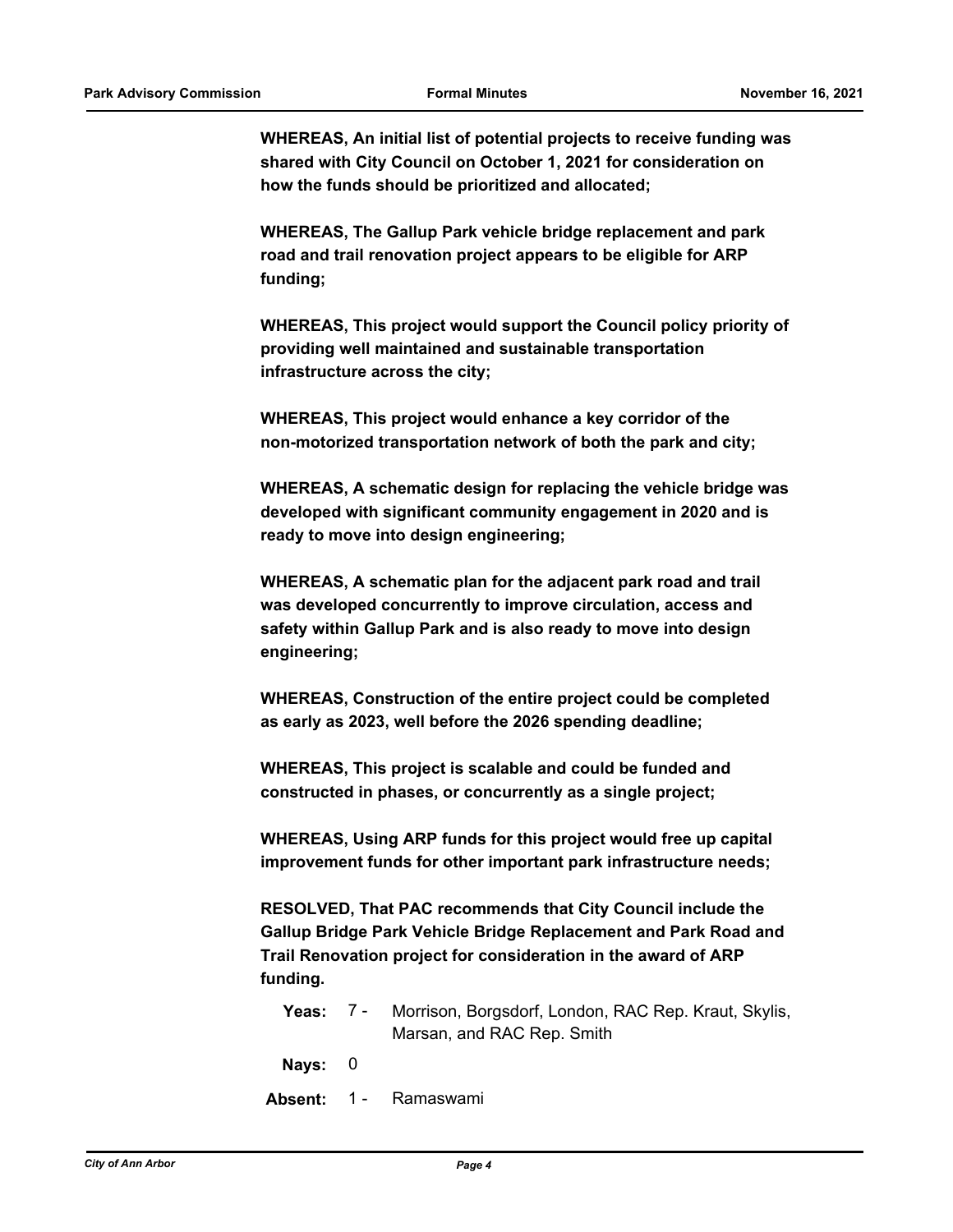#### **10 LAND ACQUISITION MATTERS**

**Moved by Marsan, seconded by Kraut, to enter a closed session to discuss land acquisition at 6:12 PM**

**Approved unanimously.**

#### **LAND ACQUISITION MATTERS**

**Moved by Kraut, seconded by Marsan, to exit the closed session at 6:39 PM**

**Unanimously approved.**

**11 SECOND PUBLIC COMMENT (3 Minutes per Speaker)**

#### **12 COMMUNICATIONS**

**[21-2007](http://a2gov.legistar.com/gateway.aspx?M=L&ID=28929)** PAC Council Update

*Attachments:* PAC COUNCIL UPDATE 11\_2021.pdf

**Received and Filed**

**[21-2008](http://a2gov.legistar.com/gateway.aspx?M=L&ID=28930)** Park Planning Capital Project Update

*Attachments:* 2021-11 PAC Update.pdf

**Received and Filed**

**[21-2009](http://a2gov.legistar.com/gateway.aspx?M=L&ID=28931)** Park Project Status Table

*Attachments:* Parks\_Project\_Status\_Table-FY2022.pdf

**Received and Filed**

- **13 CLOSED SESSION**
- **14 ADJOURNMENT**

#### **Unanimously adjourned at 6:42 PM**